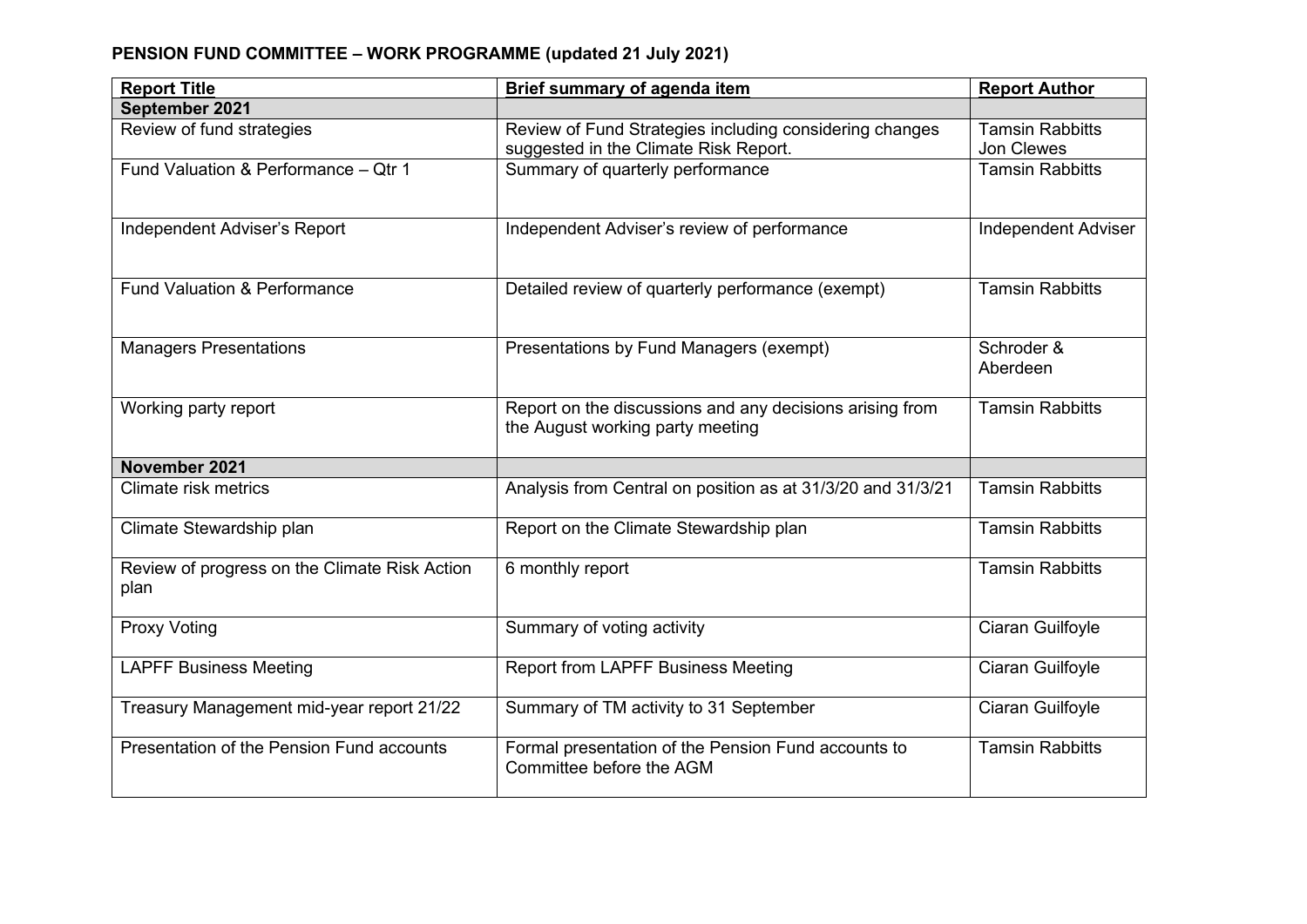| <b>Breaches Policy</b>                  | Policy setting out the Funds policy and procedures on<br>identifying, managing and where necessary reporting<br>breaches of the law as per the Pension Regulators code of<br>practice. | Jon Clewes                             |
|-----------------------------------------|----------------------------------------------------------------------------------------------------------------------------------------------------------------------------------------|----------------------------------------|
| December 2021                           |                                                                                                                                                                                        |                                        |
| Pension Fund TCFD report                | Taskforce for Climate-related Financial Disclosure reporting                                                                                                                           | <b>Tamsin Rabbitts</b>                 |
| <b>Review of Investment Strategy</b>    | To include consideration of investment criteria and priorities                                                                                                                         | <b>Tamsin Rabbitts</b>                 |
| Fund Valuation & Performance - Qtr 2    | Summary of quarterly performance                                                                                                                                                       | <b>Tamsin Rabbitts</b>                 |
| Independent Adviser's Report            | Independent Adviser's review of performance                                                                                                                                            | <b>Independent Adviser</b>             |
| <b>Fund Valuation &amp; Performance</b> | Detailed review of quarterly performance (exempt)                                                                                                                                      | <b>Tamsin Rabbitts</b>                 |
| <b>Managers Presentations</b>           | Presentations by Fund Managers (exempt)                                                                                                                                                | <b>LGPS Central and</b><br><b>LGIM</b> |
| January 2022                            |                                                                                                                                                                                        |                                        |
| <b>Proxy Voting</b>                     | Summary of voting activity                                                                                                                                                             | Ciaran Guilfoyle                       |
| <b>LAPFF Business Meeting</b>           | <b>Report from LAPFF Business Meeting</b>                                                                                                                                              | Ciaran Guilfoyle                       |
| Treasury Management Strategy 22/23      | Strategy for forthcoming financial year                                                                                                                                                | Ciaran Guilfoyle                       |
| Conferences and training report         | Planned training and conferences for 22/23                                                                                                                                             | <b>Tamsin Rabbitts</b>                 |
| Report on the LAPFF conference          | Report on the presentations attended at the LAPFF<br>conference in December                                                                                                            | Keith Palframan                        |
| <b>March 2022</b>                       |                                                                                                                                                                                        |                                        |
| Fund Valuation & Performance - Qtr 3    | Summary of quarterly performance                                                                                                                                                       | <b>Tamsin Rabbitts</b>                 |
| Independent Adviser's Report            | Independent Adviser's review of performance                                                                                                                                            | <b>Independent Adviser</b>             |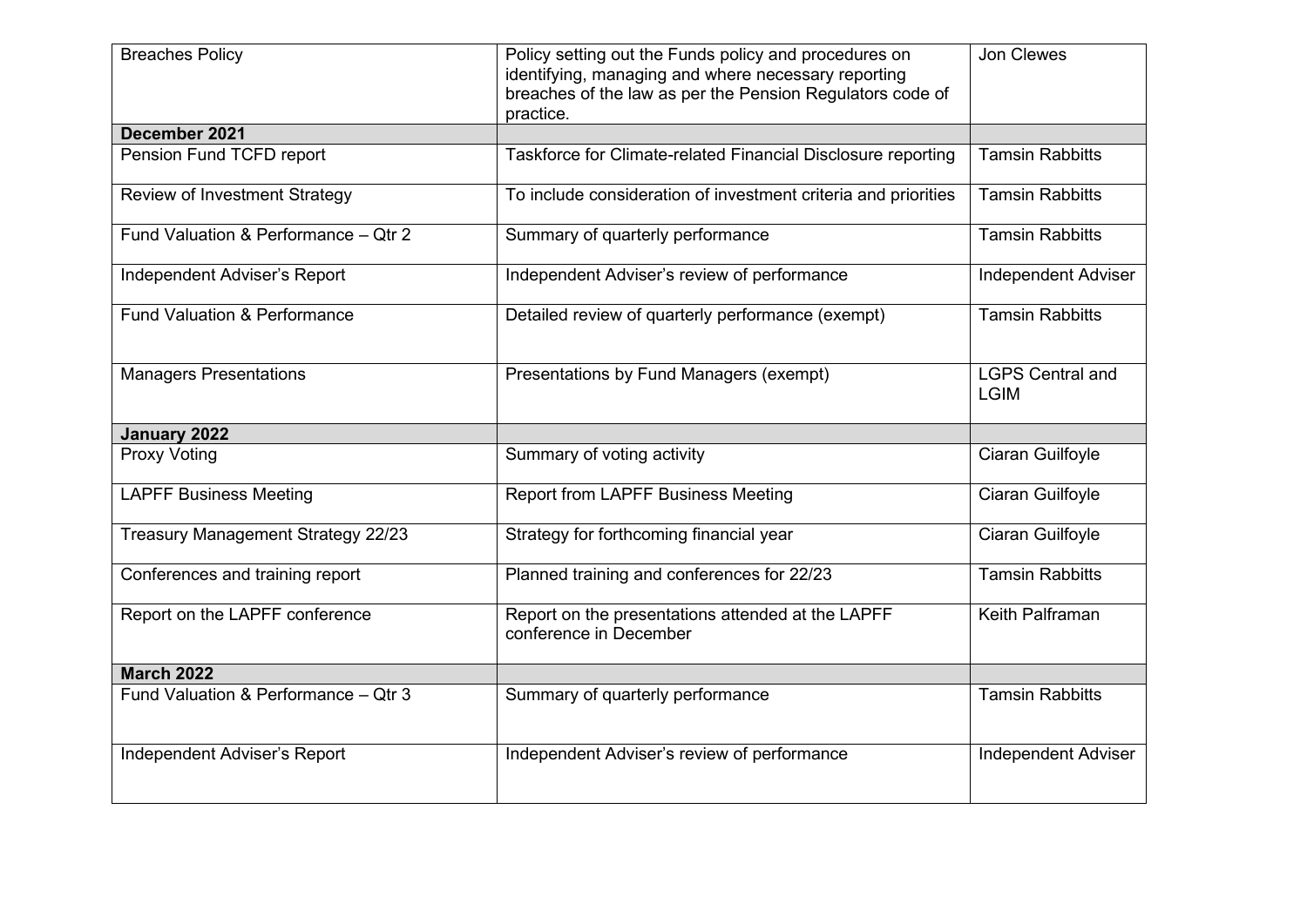| <b>Fund Valuation &amp; Performance</b>               | Detailed review of quarterly performance (exempt)                                             | <b>Tamsin Rabbitts</b>                   |
|-------------------------------------------------------|-----------------------------------------------------------------------------------------------|------------------------------------------|
| <b>Managers Presentations</b>                         | Presentations by Fund Managers (exempt)                                                       | Schroder &<br>Aberdeen                   |
| Working party report                                  | Report on the discussions and any decisions arising from<br>the January working party meeting | <b>Tamsin Rabbitts</b>                   |
| <b>April 2022</b>                                     |                                                                                               |                                          |
| Review of progress on the Climate Risk Action<br>plan | 6 monthly report                                                                              | <b>Tamsin Rabbitts</b>                   |
| <b>Proxy Voting</b>                                   | Summary of voting activity                                                                    | Ciaran Guilfoyle                         |
| <b>LAPFF Business Meeting</b>                         | <b>Report from LAPFF Business Meeting</b>                                                     | Ciaran Guilfoyle                         |
| May/June 2022                                         |                                                                                               |                                          |
| Fund Valuation & Performance - Qtr 4                  | Summary of quarterly performance                                                              | <b>Tamsin Rabbitts</b>                   |
| Independent Adviser's Report                          | Independent Adviser's review of performance                                                   | <b>Independent Adviser</b>               |
| <b>Fund Valuation &amp; Performance</b>               | Detailed review of quarterly performance (exempt)                                             | <b>Tamsin Rabbitts</b>                   |
| <b>Managers Presentations</b>                         | Presentations by Fund Managers (exempt)                                                       | <b>LGPS Central and</b><br>guest manager |
| <b>July 2022</b>                                      |                                                                                               |                                          |
| <b>Proxy Voting</b>                                   | Summary of voting activity                                                                    | Ciaran Guilfoyle                         |
| <b>LAPFF Business Meeting</b>                         | <b>Report from LAPFF Business Meeting</b>                                                     | Ciaran Guilfoyle                         |
| Treasury Management outturn 21/22                     | Summary of TM activity for year ended 31 March 2022                                           | Ciaran Guilfoyle                         |
| Update on LGPS Central Ltd                            | Presentation from LGPS Central Ltd on developments in<br>pooling and in the company           | Keith Palframan                          |